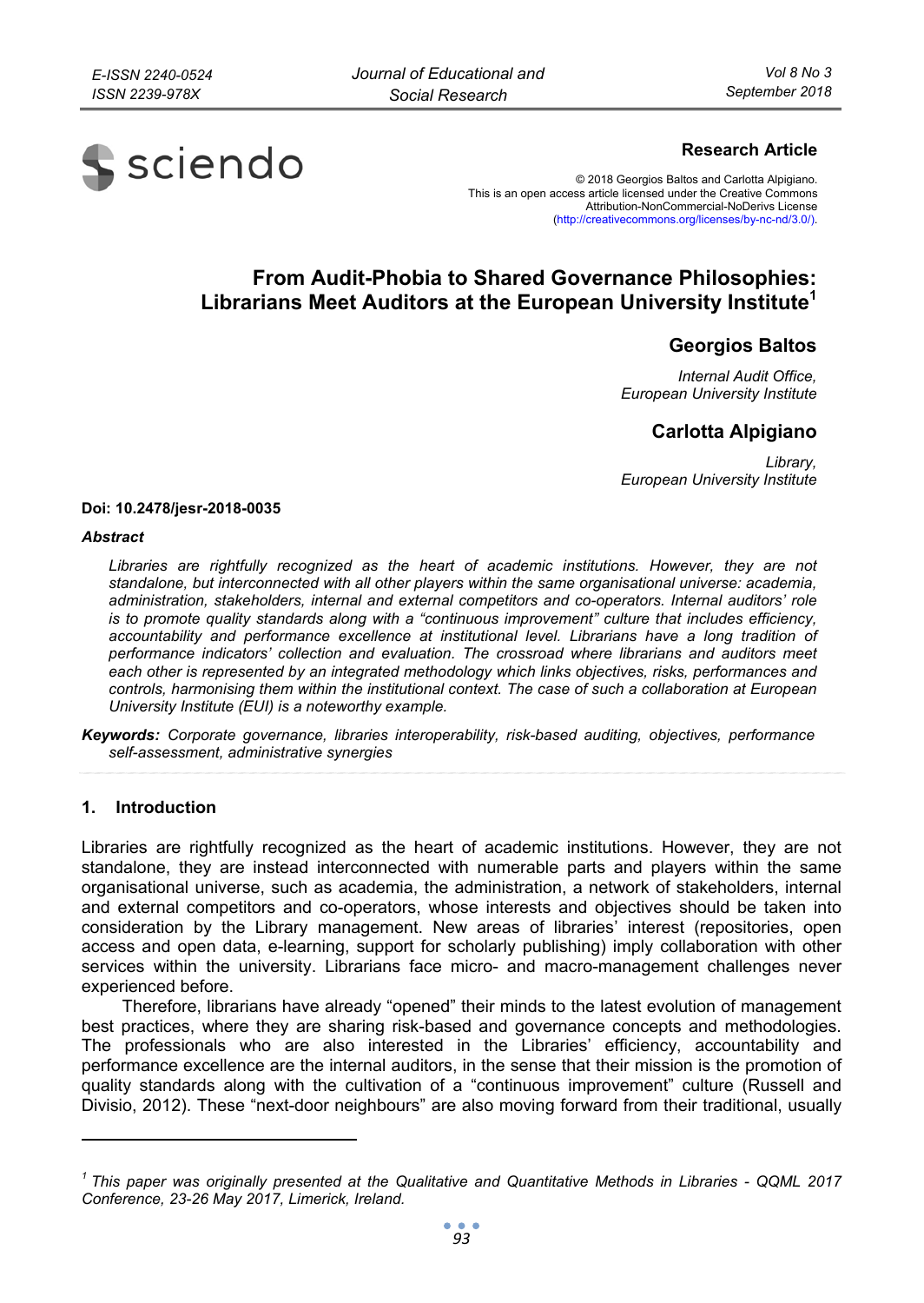| E-ISSN 2240-0524 | Journal of Educational and | Vol 8 No 3     |
|------------------|----------------------------|----------------|
| ISSN 2239-978X   | Social Research            | September 2018 |

considered supressing, assurance services to consulting engagements, offering advisory and insight towards a multi-faceted management success.

This paper discusses a roadmap as well as the pre-requisites for the recommended interoperability between Libraries and Auditing, emphasising the auditors' willingness to respect the Libraries' uniqueness, enhancing as much as possible the librarians' capabilities to self-assess their prospects and opportunities, averting threats and weaknesses. The crossroad where librarians and auditors meet is based upon an integrated methodology linking objectives, risks, performance indicators (PIs) and controls, customized for libraries' administrative and operational needs. The auditors are called upon to avoid harshly pointing the finger at the managers for any erroneous issues, but rather to provide their constructive consulting and know-how on a systematic selfassessment and timely prevention of managerial irregularities.

#### **2. Libraries and Auditing on an Evolutionary Trajectory**

Over the last decades the advances of knowledge, industries and technologies resulted in exponentially dynamic societal changes that consequently created core opportunities for progress in the future. The convergence of numerous scientific disciplines with several professional practices is taking place via escalating and transformative interactions, applying dramatic impact on the majority of modern communities and domains of human activity. On the other hand, evolution control and management of change are difficult for many professionals as long as they usually alternate habits and/or cause job losses, mobility and retraining needs (Meredith, 2009).

Although humanity has a long way to walk towards mutual compatibility, synergism, and integration, there is a common request through this dynamic evolution process for the creation of added quality value and shared goals of efficiency and effectiveness (Roco and Bainbridge, 2013). For example, we have already witnessed a long-term evolution of the schooling systems shifting from teacher-centric to student-centric ones (Hoidn, 2016). The whole world experiences the move from the traditional and heavily disciplined training courses into the "age of mobilism", where probably every student will shortly be using her/his own mobile computing device, processing the highest flow of information any education system ever tackled and utilised before (Norris and Soloway, 2011).

In another example, quality management has been transformed from compliance driven to culturally driven as well as from final products' inspection to the assurance that specifications and standards are respected in advance, in order to prevent manufacturing deficiencies and services discrepancies (Baltos and Vidakis, 2014). Public and private sectors have encouraged process analyses and evaluation, while management's awareness level for quality needs has been raised by the evolution of business services towards full customer satisfaction (Leek, 1987). In a similar way, libraries adapt to changes related to users' needs and expectations, technology, and funding.

The management of such revolutionary changes can be outlined in the transitions from print to online collections, from ownership to access, from in-site services to distributed services, from spaces devoted to collections to spaces dedicated to users, from "outside-in resources" to "insideout" resources (Dempsey, 2017). The auditors share the same existential wonders, thus they also follow, through their global associations, a sharp evolutionary trajectory, although carrying an additional responsibility in that they are called to evaluate and contribute in a trustful way on the development of the other sciences, professions and policies (Öhman, Häckner, and Sörbom, 2012).

#### **3. The Internal Audit Shift**

Traditionally, internal audit had focused primarily on identifying policy violations and encouraging compliance with regulations. However, internal audit activities have recently turned their focus on an integrated approach to risk management, not only as a result of the changing nature of the market and industry regulations but also in an effort to release the auditors' creativity and usefulness, upgrading their status into a trusted advisor's level (Jedrzejowicz et al., 2010). The relevant regulatory frameworks and auditors' job descriptions are being transformed so they can offer auditors and their clients sufficient leeway to establish trust (Aschauer et al., 2017). The new definition of internal auditing describes the function as an independent, objective assurance and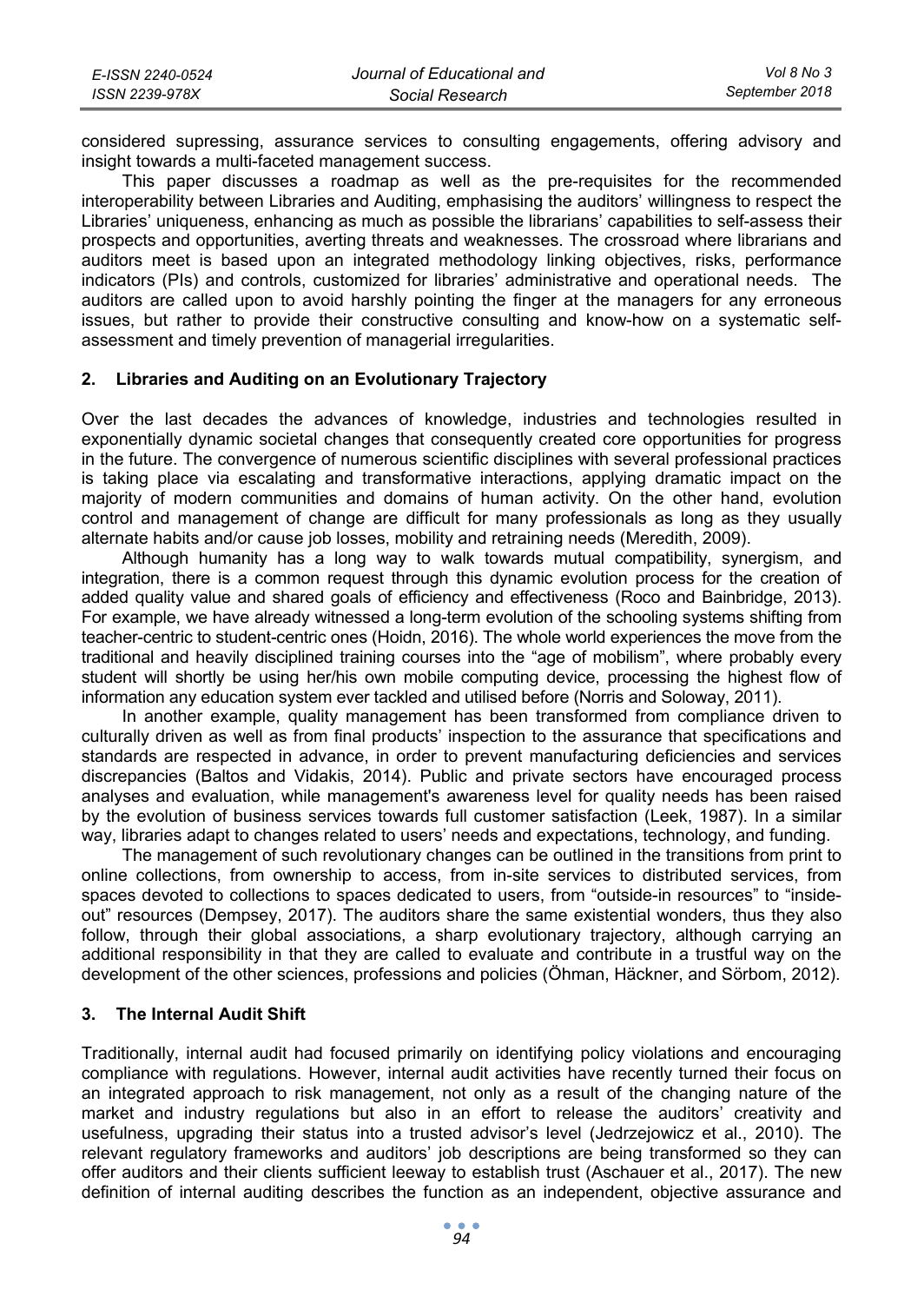| E-ISSN 2240-0524 | Journal of Educational and | Vol 8 No 3     |
|------------------|----------------------------|----------------|
| ISSN 2239-978X   | Social Research            | September 2018 |

consulting activity designed to add value and improve an organisation's operations. Despite the numerous differences in viewpoints and objectives, a definite shift has occurred in the overall scope of internal audit towards a more interactive and comprehensive involvement in the evaluation of the operational activities (Nagy and Cenker, 2002).

The professional range of the internal auditor's engagements is constantly being expanded. The combinations of the past and future terms depict the new orientation lines; from correction to prevention, from accounting focus to organisational added value, collaborative attitude, holistic approach, comprehensive support and insightful advisory.

#### **4. The EUI Library: A Long History of Innovation**

Behind the discussion on the libraries and auditing transformation this paper concentrates on the case study of EUI Library, setting the question: "why European University Institute (EUI) Internal Audit Office (IAO) and the Library could start a new way of cooperating, then exported in other EUI units?"

The European University Institute's Library joined the afore-mentioned evolution streams by early redefining early on the librarians' roles and responsibilities in such a demanding and dynamically changing context. Forty years of investment in collections, services and infrastructure, resulted in an internationally recognised social science research library, valued for its multi-national character and the high quality of its collections with a special emphasis on Europe. The Library includes a European Documentation Centre (EDC) focused on the academic research needs, manages the EUI Research Repository, Cadmus, which currently contains more than 20.000 records, and is involved in Open Access and Open Data management projects.

The strong commitment of the Library in supporting in full its doctoral and post-doctoral students resulted in a self-managed system of collecting usage data, setting performance indicators, submitting surveys, implemented far before this best practice was settled as a requirement for all EUI administrative services. Therefore, the patrimony of statistics concerning the Library activities dates already back to the '80s, as well as the practice of using this data for planning. Data is collected and organised according to SCONUL system (SCONUL, 2016). This was eventually a perfect starting point for the collaboration between the Internal Audit and the Library.

#### **5. EUI Management and Auditing Synergy**

The core documents of the EUI management are the Five Year Strategic Plan and the Annual Activity Report. This last report is addressed by each administrative service to the EUI top management and the Internal Audit Office (see below, Figure 1), reflecting the executive management decisions and actions.



**Figure 1**: The mechanism supporting EUI Library's management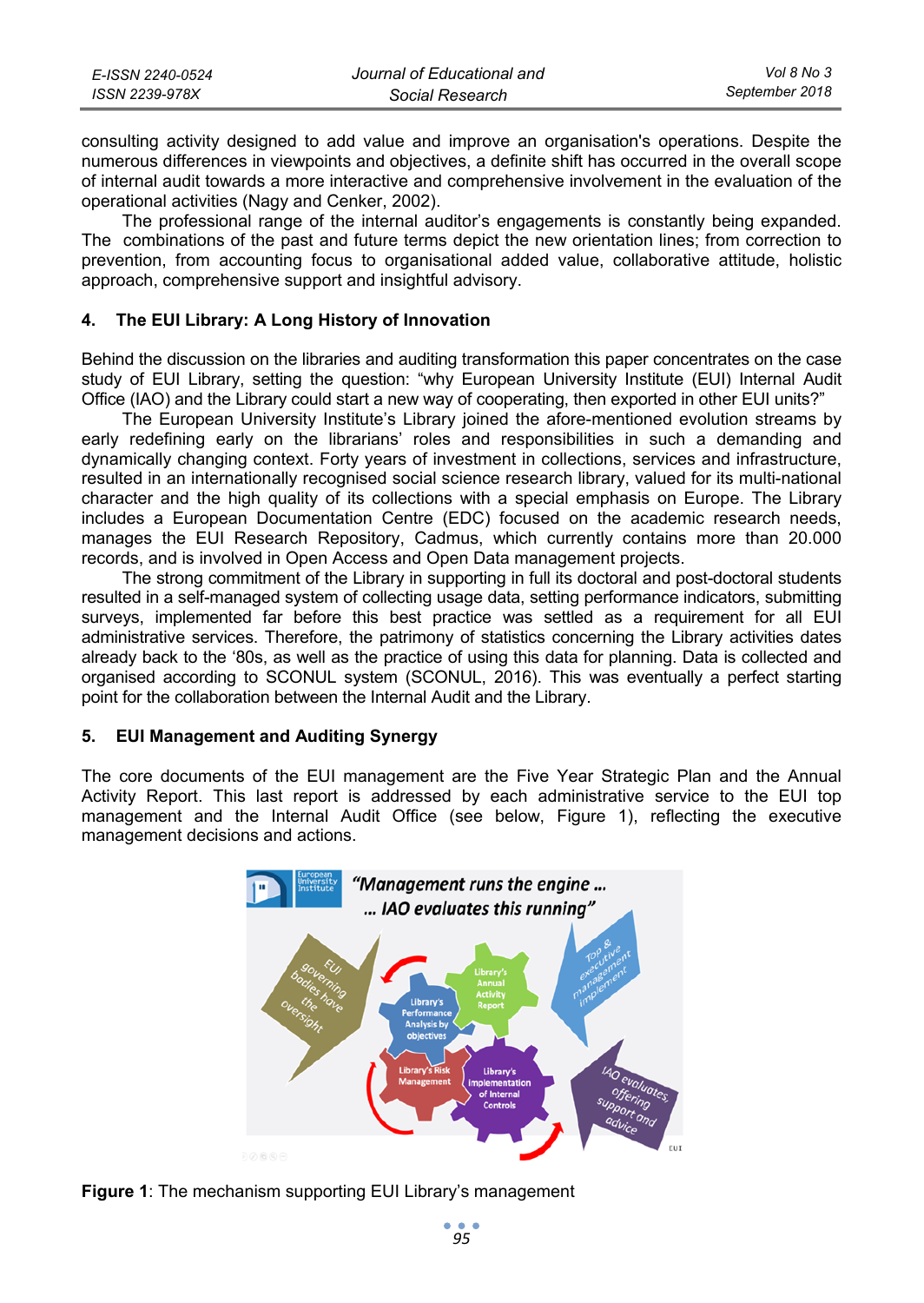| E-ISSN 2240-0524 | Journal of Educational and | Vol 8 No 3     |
|------------------|----------------------------|----------------|
| ISSN 2239-978X   | Social Research            | September 2018 |

In the case of the 2016 EUI Library examined, the Report explains transparently all the annual general and specific objectives and sets out the respective performance indicators (Parmenter, 2015). The results that are produced from this analysis are necessary to define and frame the EUI Library's risk assessment. The follow up risk analysis will then result in the establishment of Library's internal controls, heading in the mitigation of the non-accepted risks. In this context of periodic and cyclical interactions among objectives, performance indicators, risks and controls, the EUI governing bodies have the oversight, while the Internal Audit Office has the responsibility to evaluate and support when necessary, offering continuous consultation.

"Figure 1" refers to a "mechanism" of integrated activities and engagements, where the design of the governance system does not have a mechanistic or stagnantly bureaucratic character, but aims to recycle relevant and practical information for the stakeholders involved. Even now, several side effects of the newly re-engineered relationship between the standardised managerial services and the rise of a holistic audit culture, generate the "audit-phobia" of a possible "overdose" of assessment and accountability systems. For instance, university teaching and learning, research and academia in general should enjoy a level of autonomy and creativity not measurable in terms of core cost accounting, as happens in the stock markets. Libraries also have singularities which require a special customised treatment as well as situational understanding on behalf of managers and auditors participating in the equation of interoperability applicable in the modern education institutions (Lilburn, 2017). In the following paragraphs the case of the Library Annual Report is further illustrated.

### **6. EUI Library's General and Specific Objectives**

The General Objectives of the EUI Library for 2016 were part of the overall strategy of the Library for 2016 - 2020. With five general objectives and many related specific objectives set in 2015 for the next year, the EUI Library presented a wide and far-sighted activities implementation strategy. Some of them require more than one year for their complete fulfilment. The main EUI Library General Objectives were:

- 1. increasing and maintaining the high quality of the library collection and services while incrementing the electronic content available remotely for a more distributed, user-oriented service;
- 2. providing in-site and distributed services: reshaping the Library spaces in a user-centric way;
- 3. implementing a new Integrated Library System (ILS) as part of the continuous technological development of the Library towards a better user experience;
- 4. making the EUI research output more visible and available through Open Access to the wider scholarly community;
- 5. developing international cooperation through the participation in various national and international associations, consortia and scholarly networks.

EUI Library objectives are related with many PIs that allow the Library's staff and the EUI top management to have an excellent overview and a self-explanatory systematic tool to monitor the progress in achieving the general and specific objectives. The analysis of the self-evaluation of one of these objectives, as an example, can clarify the method. General Objective no. 1 is broken down to two Specific Objectives. The first one, consisting in a gradual but constant move from the print model to the online model, is related to many PIs (see: Figure 2), such as: PI 1.2 Total paper volumes 566.441 (whose number is increasing, but at a lower rate in comparison to previous years), PI 1.4 and 1.18 (in decrease), as well as PI 1.19. All these PIs show a decrease in print acquisitions. On the other hand, the electronic collection is in expansion, mostly thanks to journal packages and archives (PIs 1.5; 1.20-23) and e-books purchases (PI 1.3). The second Specific Objective includes a revision of the Library Collection Policy to reflect the changing market and user needs.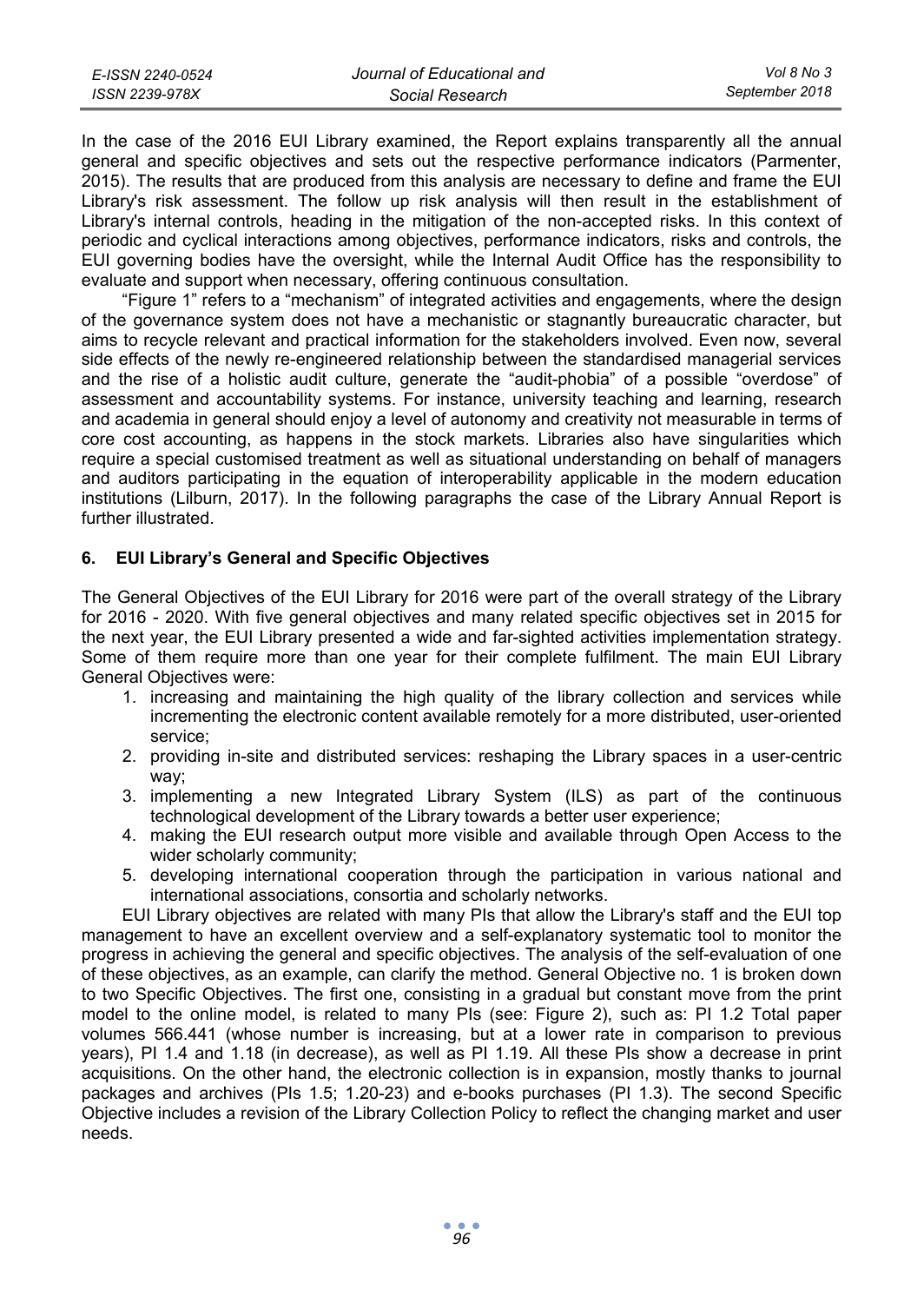

**Figure 2**: Specific objective of the EUI Library – Increasing electronic collection and collection policy revision

**Source:** Library Annual Report 2016. Percentages indicated in PIs refer to the percentage change in comparison to the previous year.

Performance indicators are used to measure, monitor and provide information on the gaps between actual and targeted performance. They can be used to determine organisational effectiveness and operational efficiency (Herrmann, 2015). They also take many forms in order to provide a wellinformed performance analysis as well as an efficient monitoring of the objectives' progress. For this reason, a combination of indicator types is often used selecting performance measures that can be gathered and tracked on an ongoing basis, while they are not too complex to be comprehended (Gupta, Sharma and Narayan, 2017). Performance indicators need to be precisely defined so that they are clear, meaningful, and measurable. This concept is effective also for identifying the risks, considered as threats to the objectives' accomplishment. The EUI Library adopted SCONUL indicators, complemented by some specific self-established indicators.

# **7. Linking Objectives and PIs with Risks and Controls**

After the risk assessment, it is important to set up a risk mitigation plan that is the process of developing options, actions and mitigating controls to enhance opportunities and reduce threats to the general and specific objectives. For instance, the main EUI Library's risk was, according to the relevant Annual Report section, the "Stagnation or reduction of long-term structural EUI funding for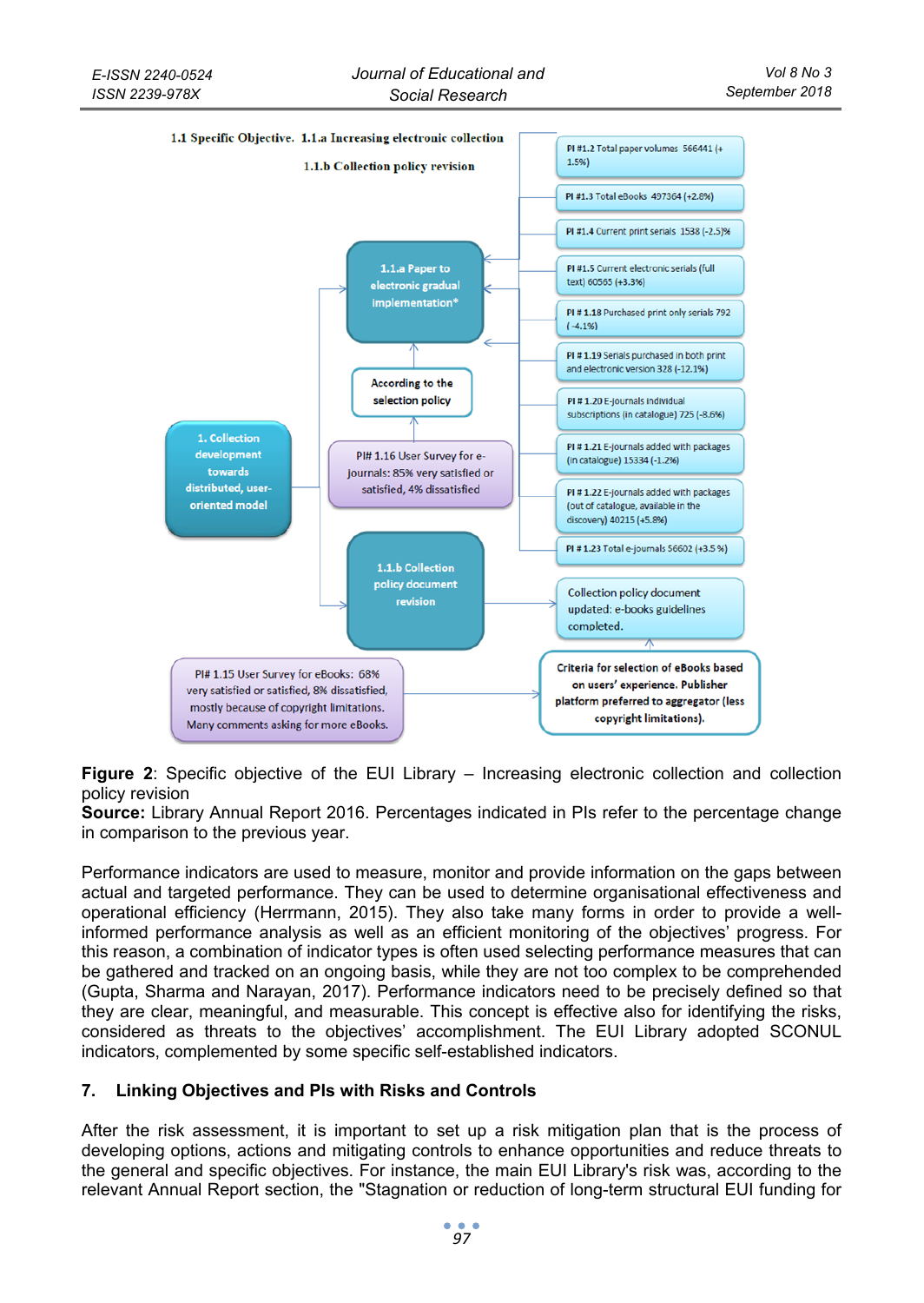| E-ISSN 2240-0524 | Journal of Educational and | Vol 8 No 3     |
|------------------|----------------------------|----------------|
| ISSN 2239-978X   | Social Research            | September 2018 |

the library, creating a difficulty to meet the research needs of the EUI community, thus undermining the international reputation of the EUI as a first-class European research institution". For this risk three mitigating controls were identified, such as:

- Control 1. Accurate selection applied to acquisitions of new books and serials (print and electronic) along with other savings (staff training, binding, other running expenditure).
- Control 2. Participation in national consortia negotiations with publishers, and direct negotiation, when needed, according to specific sets of requirements; thus obtaining favourable yearly price caps, abundance of content, better licence terms for users.
- Control 3. Yearly revision and evaluation of the whole periodicals and electronic resources collections on a title by title basis (Alpigiano and Daalder, 2016).



**Figure 3**: The example of how a specific EUI Library objective is framed by performance, risk and control analyses towards its achievement

The mitigating controls are, of course, fundamental and critically important for all the risk analysis and for the achievement of the general and specific objectives. The risk manager is responsible for identifying and implementing the risk mitigation plan. This role requires knowledge, authority, and resources to implement the plan (Gibson, 2014). Risk mitigation controls are effective to minimise the impact or the likelihood of the identified risk. If the risks, the PIs and the mitigating controls are well identified and implemented in interaction, it will be easier and more likely to reach the annual objectives (see above, Figure 3).

## **8. Managerial Self-Assessment Implications**

In a broader view, the synergy between EUI Services and IAO has been extensively accepted and applied in the Institute's operations. This synergy aims at emphasizing the auditors' intention to comprehend the EUI Services' particularities, enhancing as much as possible their capabilities to self-assess their prospects and opportunities, averting threats and failures. The common ground where the EUI Services and IAO are met is being placed upon an integrated methodology linking objectives, risks, performance indicators and controls, customised for the EUI's administrative and operational needs. It is a little like the famous Chinese proverb: "… give a man a fish, and you feed him for a day ... teach a man to fish, and you feed him for a lifetime ..." (The Hunger Project, 2007); where the auditors are called on not to blame in the aftermath of the administrative difficulties, but instead to provide in advance the know-how of a systematic self-assessment and timely prevention of irregularities (Bamberger, 2010).

In general, a critical source of the auditing changes in discussion was that the international standards on auditors' responsibilities have lately placed the primary responsibility for corporate accountability on management, along with the need for adequate internal control systems and the interpretation of compliance as a prevention system. Internal audit engagement and support is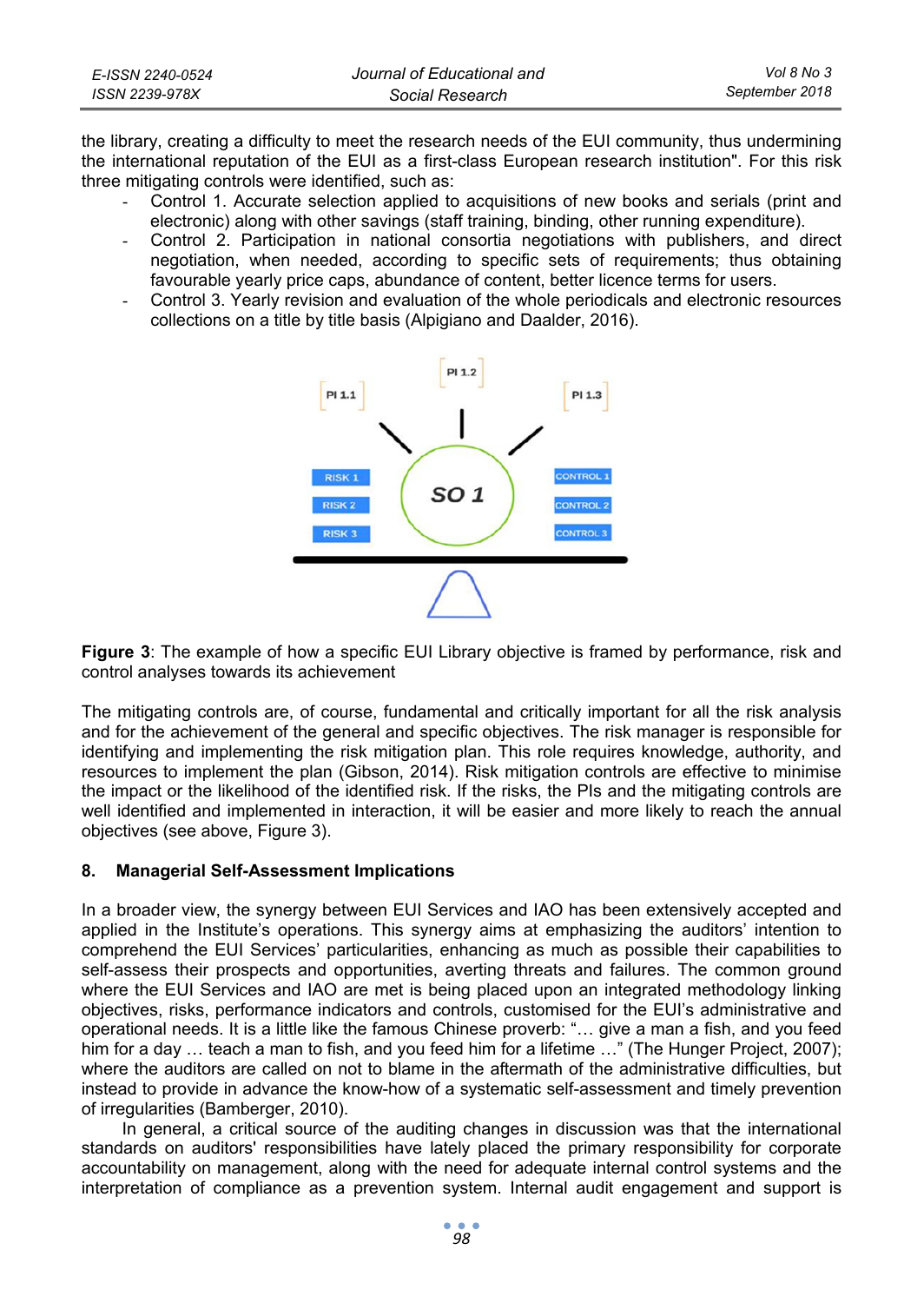| E-ISSN 2240-0524 | Journal of Educational and | Vol 8 No 3     |
|------------------|----------------------------|----------------|
| ISSN 2239-978X   | Social Research            | September 2018 |

being consequently expressed by supporting management in defining internal control procedures, improving communication channels between internal auditors and management (Rittenberg, 1980). Going in this direction, an example demonstrating such a collaborative and non-intrusive spirit (see below, Figure 4) and practice among the modern auditing trends is the so called concept of "Continuous Auditing" (Weins, Alm, and Wang, 2016).





### **9. Conclusions**

Cooperation in the methodological context described above among several EUI administrative services, such as the Library and the Internal Audit Office, results in remarkable organisational benefits. EUI management may reasonably ensure a coherent and streamlined workflow which is characterised by the fact that the objectives defined are concrete and achievable, risks are taken into account and prioritised, while the progress of the objectives' achievement is being monitored, justified and updated with a S.M.A.R.T. approach, i.e. on the basis of specific, measurable, timely updated and relevant data (Dlabay, Burrow, and Kleindl, 2016).

In general, the evolution of organisational behaviour and administration has massively turned to technology systems and computational analytics that measure the performance and predict risk levels driving to respective decision making (Bamberger, 2010). The regulators have welcomed the move to technology, but there are always present and usually ignored perils, accountability challenges posed by the technologies of control, therefore both managers and auditors should be alerted recommending reform measures and revisiting the governance of risk.

The underlying philosophy of the Self-Assessment based management has profoundly positive implications especially for the Libraries' governance: auditors may facilitate the Libraries managers' empowerment through supporting their assessment capabilities and risk-based decision making. The model works metaphorically like a "medical self-diagnostic" system where the managers identify and mitigate their weaknesses long before they suffer organisational "health" problems and need an extended remedial treatment (Alles, Kogan, and Vasarhelyi, 2008). The development of an integrated and continuous auditing approach is an ambitious auditing vision that is highly expected to recover the troubled relationship between managers and auditors by cultivating mutual understanding and collaboration towards the common objectives of institutions and organisations.

#### **10. Acknowledgements**

Authors would like to express their gratitude to Mr. Leonardo Doni and Mr. Janis Balodis for their outstanding contribution to the research supporting this publication.

### **References**

Alles, M. G., Kogan, A and Vasarhelyi, M. A., (2008). Putting Continuous Auditing Theory into Practice: Lessons from Two Pilot Implementations, *Journal of Information Systems,* Vol. 2, No. 22, 195-214.